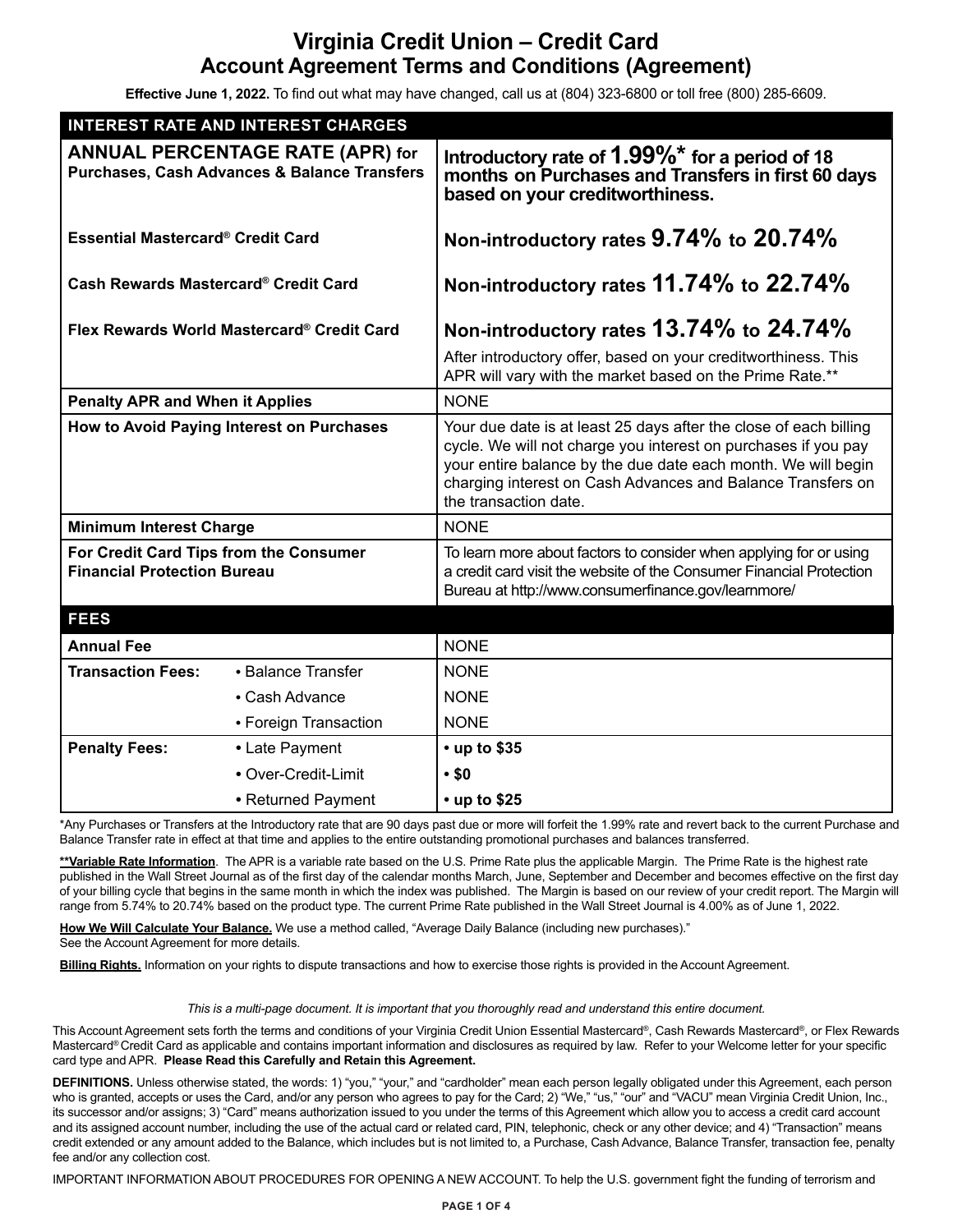money laundering activities, Federal law requires all financial institutions to obtain, verify, and record information that identifies each person who opens the account or is added to the account. When you open the account we will ask you for your name, address, date of birth and other information that will allow us to identify you. We can also use other means to verify the information about you. By applying you authorize us to obtain your credit report.

- **1. DEFAULT AND LIEN ON SHARES. We may elect to declare all amounts owed to us as immediately due and payable without notice or demand of any kind to you if (i) the Card is cancelled or surrender is demanded by us; (ii) you default in any payment due; (iii) you are declared deceased, bankrupt or**  insolvent; (iv) any attachment or garnishment proceedings are initiated against you or your property; (v) you violate any part of this Agreement or any **other written Agreement you have with us; (vi) you make any false or misleading statements in any credit application or update of credit information; or (vii) anything else happens which we believe may substantially reduce your ability to repay what you owe. IF YOU HAVE OTHER LOANS FROM US OR TAKE OUT OTHER LOANS WITH US IN THE FUTURE, COLLATERAL SECURING THOSE LOANS WILL ALSO SECURE YOUR OBLIGATIONS UNDER THIS AGREEMENT. In addition to other remedies, subject to limitations of applicable federal and state law you grant the Virginia Credit Union, Inc. a security interest in (Virginia Code § 6.2-1359) in all monies and accounts including share, share draft and share certificate accounts and other amounts held by the Virginia Credit Union, Inc., whether held in special, general or held in safe keeping and to which you have an ownership interest. Every such security interest may be exercised without demand upon or notice to you. If you have an unpaid credit card balance, you agree we may use funds in your Account(s) to pay any and all of the unpaid balance unless otherwise prohibited by Federal and/or state law. No such security interest shall be deemed to have been waived by any act or conduct on our part, or any failure to enforce such security interest, or by any delay in doing so. Every security interest shall continue in full force and effect until such security interest is specifically waived or released by an instrument in writing executed by us. UNLESS you expressly agree otherwise Household Goods (as defined in applicable law) and your dwelling will not secure your obligations under this Agreement even if the Virginia Credit Union, Inc. has or later acquires a security interest in household goods or a mortgage on the dwelling. You agree to pay all costs incurred by us in collecting your indebtedness or in enforcing this Agreement, including Attorneys' fees of 33 1/3% of the unpaid balance or such greater amount as may be reasonable and just and also those costs, expenses and attorneys' fees incurred in appellate, bankruptcy and post-judgment proceedings except to the extent such costs, fees or expenses are prohibited by law. You agree that we may apply any amounts in your accounts to satisfy your debts in the event we obtain judgment against you. You agree to pay attorney fees and collection cost whether or not an attorney files suit.**
- **2. CONSENT & AGREEMENT. You consent and agree to the terms and conditions of this Agreement. Any activation or use of the Card indicates your consent and acceptance of the terms and conditions contained herein, and you agree to pay all amounts owed when due. You do not have to accept the Card or pay any fee unless you activate or use the Card. We can amend this Agreement at any time and without notice to you unless required by**  law. When required by law we will provide written notice to you within the time period allowed by law. Any Card access by you on or after the effective **date of the change constitutes your acceptance of the changed term.**
- **3. ENGLISH LANGUAGE.** We will use and you agree to use, English language for all communication and correspondence, be it verbal, written, electronic or otherwise. We may accept your communication or correspondence in another language, but we are not obligated to do so.
- **4. FINANCE CHARGE CALCULATION METHOD Average Daily Balance (including new purchases)**. (a) For Cash Advances and Balance Transfers: Finance Charge will be imposed from the date made or from the first day of the billing cycle in which the Cash Advance or Balance Transfer posted to your Card, whichever is later, and will continue to accrue until paid. If the New Balance shown on your periodic billing statement for the prior billing cycle is paid in full within 25 days from the closing date of that statement, no Finance Charge will be imposed during the current billing cycle for a Cash Advance or Balance Transfer posted to your Card during previous billing cycles. The Finance Charge for a billing cycle is computed by applying the monthly Periodic Rate (APR divided by 12) to the average daily balance of Cash Advances. (b) For Purchases: A Finance Charge will be imposed on Purchases only if you elect not to pay the entire New Balance shown on your periodic billing statement for the previous billing cycle within 25 days from the closing date of that statement. If you elect not to pay the entire New Balance shown on your previous periodic billing statement within that 25 day period, a Finance Charge will be imposed on the unpaid average daily balance of such Purchases from the previous billing statement closing date and on new Purchases from the date of posting to your Card during the current billing cycle, and will continue to accrue until the closing date of the billing cycle preceding the date on which the entire New Balance is paid in full or until the date of payment if more than 25 days from the closing date. The Finance Charge for a billing cycle is computed by applying the monthly Periodic Rate (APR divided by 12) to the average daily balance of Purchases.
- **5. BALANCE COMPUTATION METHOD.** We figure the finance charge on your account by applying the periodic rate to the "average daily balance" of your account (including current transactions). To get the "average daily balance" we take the beginning balance of your account each day, add any new Transactions and subtract any payments or credits. This gives us the daily balance. Then, we add up all the daily balances for the billing cycle and divide the total by the number of days in the billing cycle. This gives us the "average daily balance."
- **6. VARIABLE RATE INFORMATION**. The APR is a variable rate based on the U.S. Prime Rate plus the applicable Margin. The Prime Rate is the highest rate published in *the Wall Street Journal* as of the first day of the calendar months of March, June, September and December and becomes effective on the first day of your billing cycle that begins in the same month in which the index was published. If the U.S. Prime Rate increases, your rate will increase. If the U.S. Prime Rate is not published or becomes unavailable, we may substitute a rate that we believe, in our sole discretion, to be similar to the U.S. Prime Rate.

The Margin is a specific number of percentage points which is added to the U.S. Prime Rate to calculate the Annual Percentage Rate. Your Margin will be determined by our review of your credit report. The Margin is the same for purchases, cash advances, and balance transfers unless any promotional offer states otherwise. The current Margin ranges:

Essential Mastercard® Margin Range: 5.74% to 16.74% Cash Rewards Mastercard® Margin Range: 7.74% to 18.74% Flex Rewards World Mastercard® Margin Range: 9.74% to 20.74%

- **7**. **APR/MARGIN SUBJECT TO CHANGE.** Once your account has been opened for one year, every six months we obtain and evaluate your consumer credit information. Based on the results of our review your variable rate margin can decrease or increase which will result in a decrease or increase in your APR. Any fixed-rate promotional APR may increase and is permanently forfeited at the time any payment is 90-days past due.
- **8. MINIMUM PAYMENT AMOUNT.** The required minimum periodic payment is the greater of: (1) \$25 or 2.50% of that portion of the New Balance that does not exceed your credit limit, plus the entire portion of the New Balance in excess of your credit limit, plus any amount past due, whichever is greater; or (2) the total New Balance as shown on your periodic billing statement if the balance is under \$25. Unless specified otherwise, payments must be mailed to the address indicated on your periodic billing statement.
- **9. PERMITTED & ILLEGAL USE OF CARD.** You may use the Card: a) upon your verbal, transmitted or written request when presented in a manner or form acceptable by any merchant or financial institution that is a member, alone or in association with others, of Mastercard, b) if offered by us, upon execution of a written separate agreement for a Mastercard overdraft financing agreement; and c) at selected network ATMs in which we participate. You warrant and agree that your Card will not be used to make or facilitate any illegal transactions and will only be used for consumer purposes as determined by applicable law; and that such use, including any authorized use, constitutes an event of default under this Agreement and we may, at our option terminate your card privileges. Upon termination you will continue to owe all outstanding balances until repaid in full. You agree that we will not have any liability, responsibility or culpability whatsoever for any such use by you or any authorized user. You further agree to indemnify and hold the Credit Union harmless from any suits, liability, damages or adverse action of any kind that results directly or indirectly from such illegal use.
- **10. REVOKE OR REFUSE TO HONOR CARD.** The Card is our property, it is not transferable and you must surrender it to us or our designee upon demand. As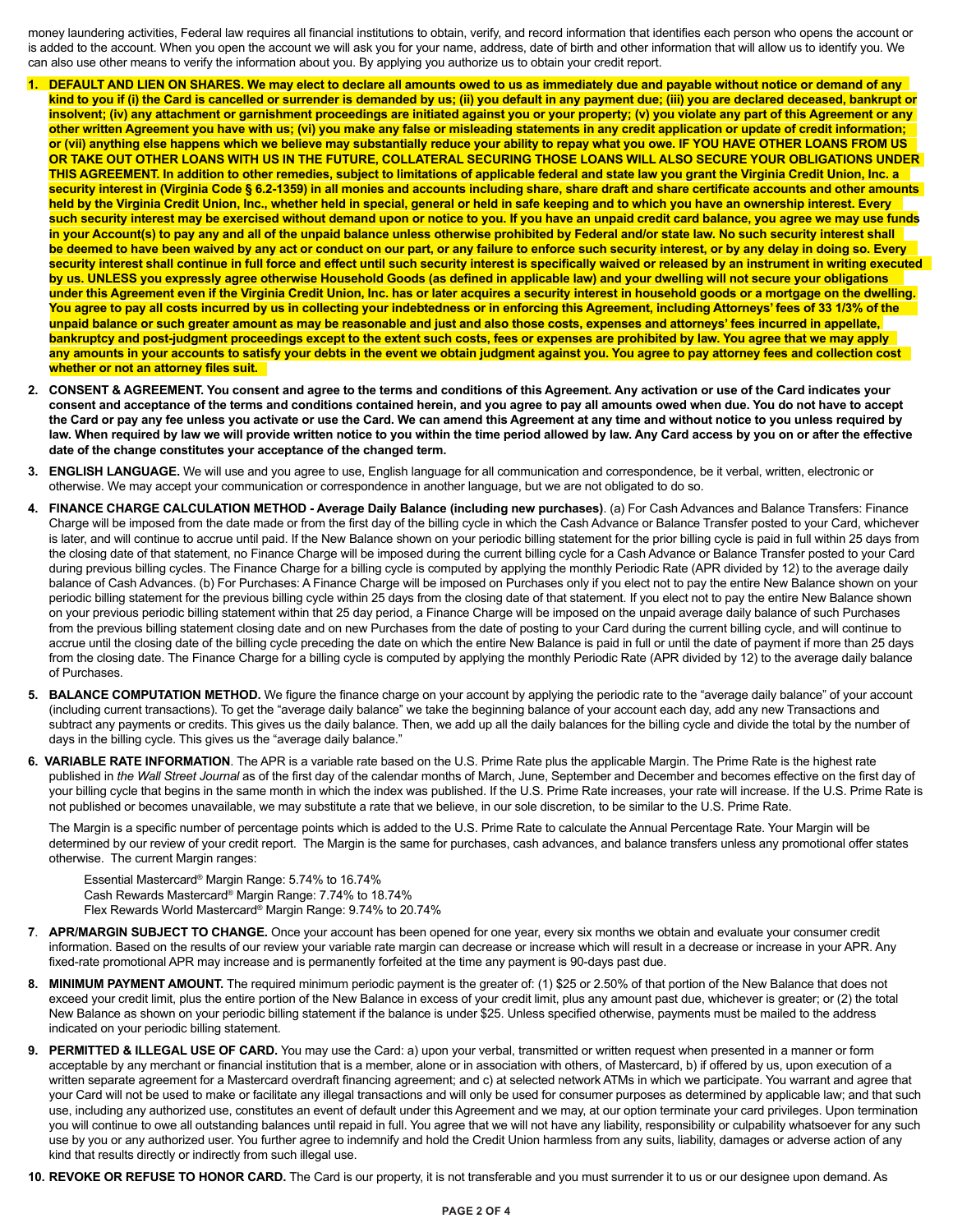allowed by law, we can cancel, revoke or repossess the Card and/or modify its privileges, including your credit limit, at any time with or without cause or notice to you. We may cancel an inactive Card. We can deny any Transaction or request for authorization of a Transaction at any time with or without cause or notice to you. We are not liable for any refusal to honor your Card or for any retention of your card by us, or any other party such as a merchant of goods or services, financial institution or seller.

- **11. RECURRING PREAUTHORIZED TRANSACTIONS.** Recurring preauthorized transactions occur when you authorize a merchant to automatically initiate a transaction using your Card information on a recurring basis. If we issue a new credit card with a different number or expiration date to you, VACU may (but are not obligated to) provide your new card number and expiration date to a merchant with whom you have set up a recurring preauthorized transaction. This is done to ensure that your recurring preauthorized transactions continue without interruption. There will be situations where you will have to contact the merchant directly to update the card information.
- **12. REFUNDS/ADJUSTMENTS.** Any refund, adjustment or credit to your Card will not be by cash, but rather by a credit advice and will be shown as a credit on your periodic billing statement from us.
- **13. CREDIT LIMIT.** You agree to not use or permit the use of your Card for any Transaction that will exceed the credit limit established by us. We are not obligated to do so but we may accept a Transaction that would exceed your credit limit. We have the right to demand immediate payment of any amount by which you are over your credit limit. We may not post payments to your account or reflect them in your available credit limit until the date your payment is actually collected by us.
- **14. BILLING STATEMENT**. You will receive a periodic billing statement at intervals determined by us that reflects all Card transactions for the prior monthly period. We will assume this statement is correct and accepted by you unless you write to us and tell us otherwise within 60 days from the date we mailed you the statement.
- **15. GOVERNING LAW & VENUE**. Except to the extent that Federal law is applicable including but not limited to the rights of a "covered person' under the Military Lending Act, the validity, construction and enforcement of this Agreement and all matters arising out of the issuance and use of the Card will be governed by the laws of the Commonwealth of Virginia without regard to conflict-of-law principles, or where you live or use the Card. In the event civil collection becomes necessary, you consent to venue in the courts of the City of Richmond, Virginia.
- **16. OTHER FEES & AGREEMENTS/DISCLOSURES**. Disclosures outlined in our current Membership Rules and Regulations, and our Account and Fee Disclosure are applicable to this Agreement and are available upon request. Any other applicable rules and regulations such as those governing ATM transactions also apply. Unless prohibited by law or regulation, additional fees plus applicable taxes may be assessed by us. Refer to our current Account and Fee Disclosure or contact us to find our specific amounts or fees not specified in this Agreement. Fees include, but are not limited to: a) initiate or effect a payment by any method that is returned or not honored; b) request a copy of a document; c) request a replacement card or Personal Identification Number; or d) use your card for Transactions at automated teller machines. All such charges will be treated as Purchases for purposes of calculating Finance Charges unless prohibited by law or regulation.
- **17. MONITOR & RECORD.** VACU, its agents or service companies may monitor and/or record any telephonic communications with you. Unless legally required, we are under no obligation to share or reveal any recorded communication with you.
- **18. LIABILITY FOR UNAUTHORIZED USE.** If you notice the loss or theft of your credit card or a possible unauthorized use of your card, you should write to us immediately at: Virginia Credit Union, Inc., P.O. Box 90010, Richmond, Virginia 23225-9010 or call us at (800) 285-5051 or (804) 323-6000. **To Report a Lost or Stolen Card, call (800) 449-7728. You will not be liable for any unauthorized use that occurs after you notify us. You may, however, be liable for unauthorized use that occurs before your notice to us. However, if you exercise reasonable care in safeguarding your card from risk of loss or theft and, upon discovering the loss or theft promptly report the loss or theft to us, you will not be liable for any unauthorized transactions. In any case, your liability will not exceed \$50.**
- **19. ACCOUNT CHANGES.** You agree to advise us in writing of any change in your financial condition that affects your ability to repay your indebtedness and to provide a current credit application upon our request. You agree to advise us in writing (or by any other method approved by us) of any name change, address change, account closure or to add or remove a user.
- **20. DISCLOSING INFORMATION & CREDIT REPORTING.** To the extent allowable by law, we may disclose information about the existence or condition of your Card to third parties such as credit reporting agencies or merchants. Periodically we may review your credit history by obtaining information from credit reporting agencies and others, and you agree that we can use this information for any purpose subject to applicable law.
- **21. FOREIGN TRANSACTIONS.** You may use your Card for retail purchases with foreign merchants and for cash withdrawals from foreign ATMs that bear the Mastercard®, Maestro®, NYCE® or Cirrus® logo and these foreign transactions will be converted into U.S. dollars. Some merchant and ATM transactions, even if you and/or the merchant or ATM are located in the United States, are considered foreign transactions under the applicable network rules. VACU does not control how these merchants, ATMs and transactions are classified for this purpose. The exchange rate in effect when the transaction is processed may differ from the rate in effect on the date of the transaction or the date of the posting of the transaction to your account. If you effect a transaction with your Mastercard in a currency other than U.S. dollars, Mastercard uses a government mandated rate if required to do so, or a wholesale market rate. VACU does not apply any additional conversion fee other than what the network imposes. If you need to contact us about your card while outside of the United States, call Mastercard collect at 1-636-722-7111.
- **22. PAYMENT POSTING.** If different APRs apply to your account balance, then we will apply your total Minimum Payment Amount to the balance with the lowest APR. Any excess payment amount is applied to the balance with the highest APR. We can reject payments not denominated in U.S. dollars or not drawn on a U.S. financial institution. From time to time, we may allow you to skip a monthly payment. If we do, we will notify you. If you choose to skip a payment, finance charges will continue to accrue.
- **23. FLEX REWARDS WORLD MASTERCARD CREDIT CARD REWARDS ONLY.** Please see the Flex Rewards program Terms and Conditions brochure or log on to www.vacu.org for more information.
- **24. MASTERCARD CASH REWARDS REBATE ONLY**. Standard 1% reward on all new net purchases (qualifying purchases less credits, returns, and adjustments) charged to the account each billing cycle. Earn additional bonus rewards on the first \$3,000 of net purchases in each of these three categories annually when processed by an eligible participating merchant: (a) grocery and (b) restaurant merchants - 1% bonus for a 2% total rebate; and (c) gas merchants - 2% bonus for a 3% total rebate. For each category, any net purchase in excess of \$3,000 will earn the standard 1% rebate. Rewards may be redeemed through Online Banking, the VACU Mobile App or by contacting Member Services. Minimum redemption is \$5.00.
- **25. EFFECT OF AGREEMENT.** This Agreement is the contract which applies to all transactions on your Account even though the sales, cash advance, credit or other slips you sign or receive may contain different terms. We may amend this Agreement from time to time by sending you an advance written notice required by law. Any amendment to this Agreement will take effect on the date it is mailed or posted on our website unless advance notice is required by law. Your use of the Card thereafter will indicate your agreement to the amendments. To the extent the law permits, and we indicate in our notice, amendments will apply to your existing Account balance as well as to future transactions.
- **26. EQUAL CREDIT OPPORTUNITY DISCLOSURE.** The federal Equal Credit Opportunity Act prohibits creditors from discriminating against credit applicants on the basis of race, color, religion, national origin, sex, marital status, age (provided that the applicant has the legal capacity to enter into a binding contract), because all or part of the applicant's income derives from any public assistance program, or because the applicant has in good faith exercised any right under the Consumer Credit Protection Act. If you believe you have been discriminated against, you should send your complaint to: Federal Trade Commission, East Central Regional, Suite 200, 1111 Superior Court, Cleveland, OH 44114-2507